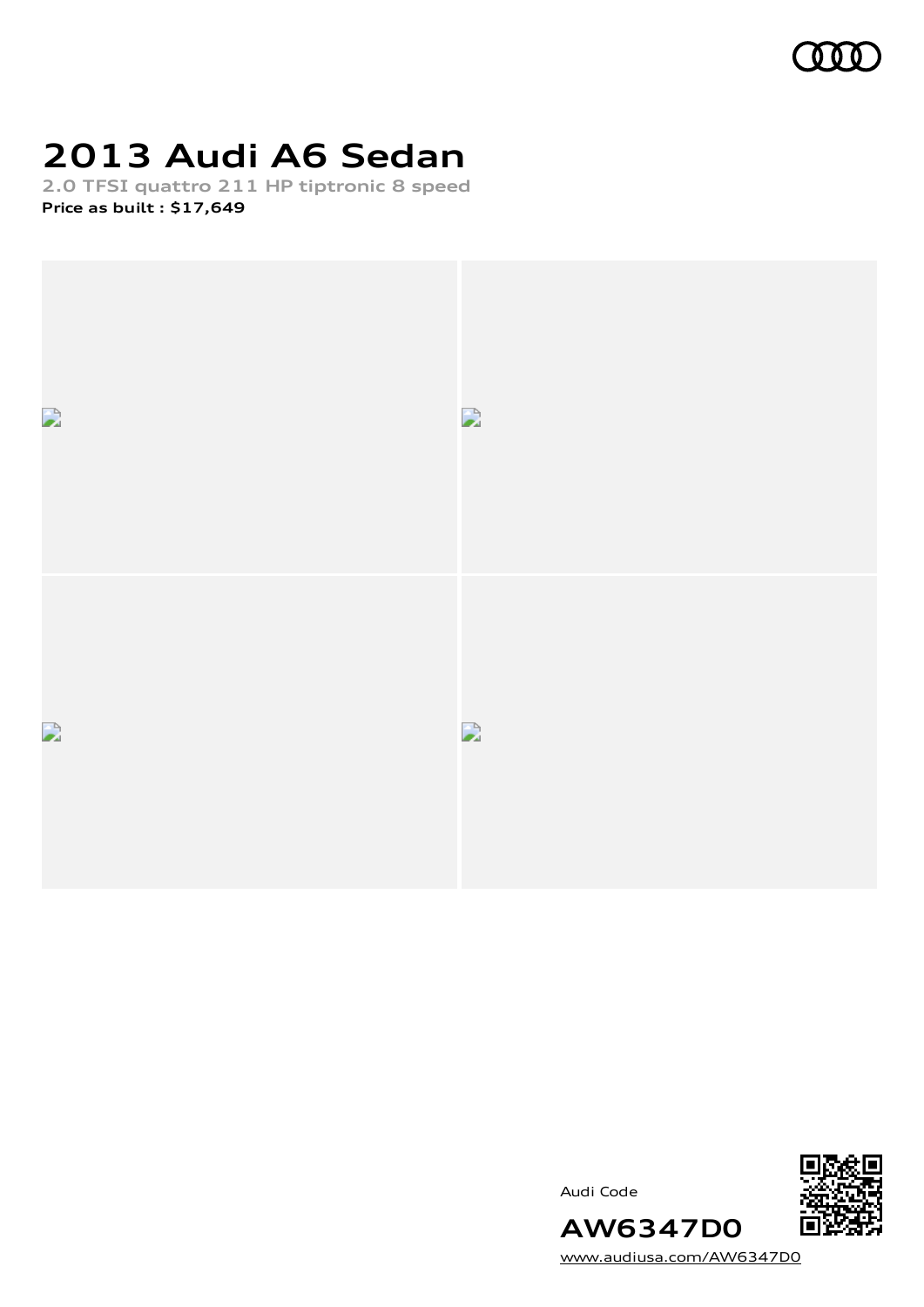# **Summary**

### **Audi 2013 Audi A6 Sedan** 2.0 TFSI quattro 211 HP tiptronic 8 speed

**Price as buil[t](#page-9-0)** \$17,649

### **Exterior colour**

Brilliant Black

D

### **Further Information**

Type of vehicle Used car Mileage 88,104 miles No

**Warranty**

### **Interior colour**

### **Technical Specifications**

Engine type Four-cylinder Displacement/Bore and 1,984/82.5 x 92.8 cc/mm stroke Max. output  $({1})/{2}$  HP Torque /{1} lb-ft@rpm Top track speed 130 mph mph Acceleration (0 - 60 mph) 6.7 sec. seconds

**Audi Code** AW6347D0

**Your configuration on www.audiusa.com** [www.audiusa.com/AW6347D0](https://www.audiusa.com/AW6347D0)

**Commission number** 830201120a0e09b12794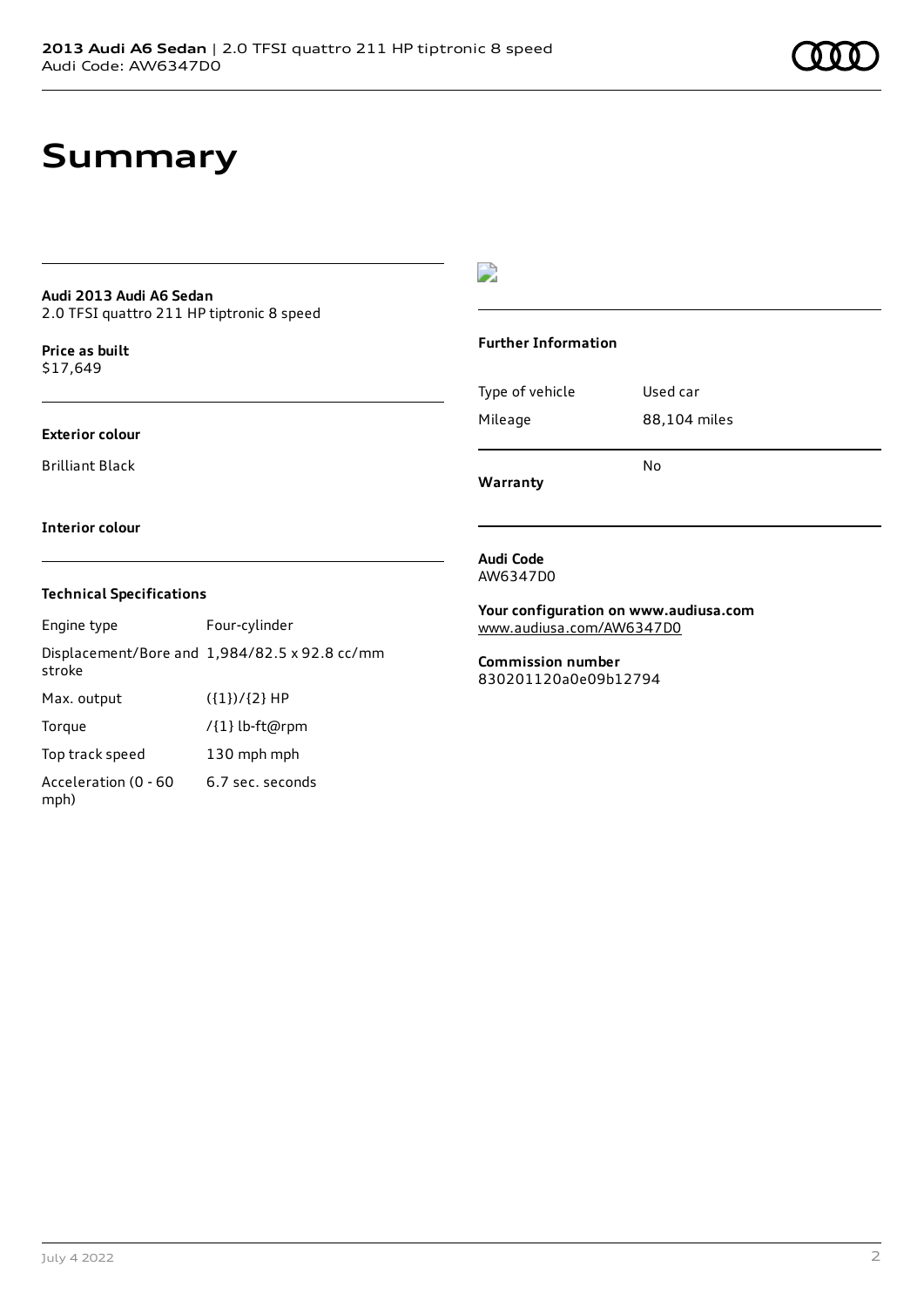# **Equipment**

Brilliant Black

Power–folding, power–adjustable, auto–dimming, heated side mirrors with memory Cold Weather package Black cloth headliner Leather-covered multifunction steering wheel, 4-spoke, heated Heated rear seats Brushed Aluminum inlay Audi side assist, Audi pre sense rear and power folding mirrors Audi pre sense rear

Audi side assist







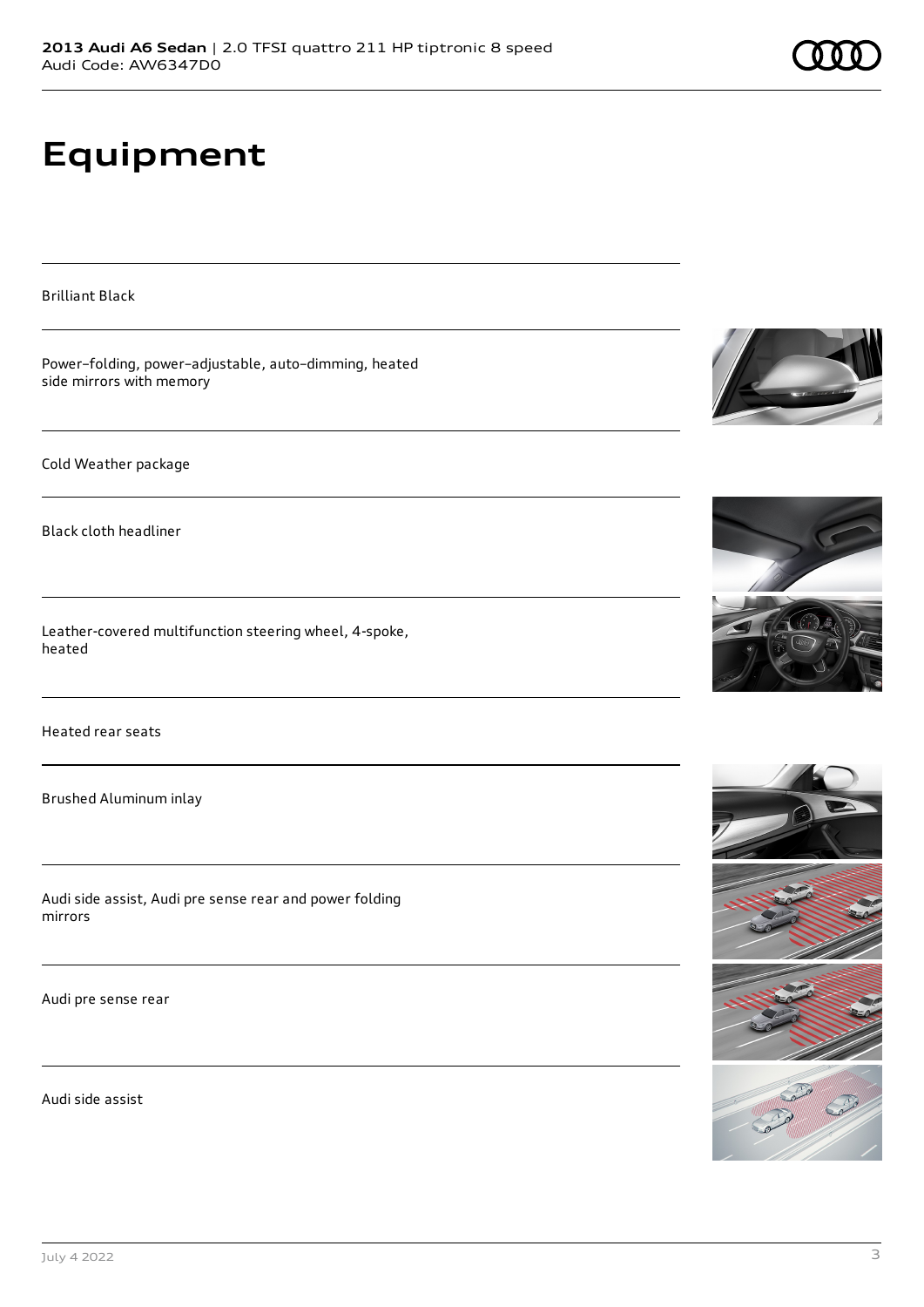# **Standard features**

## **Safety and Security**

| 4UH             | Driver and front passenger dual-stage<br>airbags, thorax side airbags and Sideguard®<br>head curtain airbags{disclaimer-test2} |
|-----------------|--------------------------------------------------------------------------------------------------------------------------------|
| 8T1             | Cruise control with coast, resume and<br>accelerate features                                                                   |
| VC <sub>2</sub> | Garage door opener (HomeLink®)                                                                                                 |
| 6Y <sub>2</sub> | Cruise control speed limit system                                                                                              |
| QZ7             | Power tilt and telescopic adjustable steering<br>column with memory                                                            |
| 7K6             | Tire pressure monitoring system                                                                                                |
| 4X3             | Driver and front passenger knee airbags                                                                                        |
| 8N6             | Light and rain sensor                                                                                                          |
| 412             | Power central locking system with safety<br>unlock feature if airbags deploy                                                   |
| 3B7             | LATCH                                                                                                                          |
|                 |                                                                                                                                |

#### **Interior**

| QE1        | Storage nets in backs of front seats                                                                                                                   |
|------------|--------------------------------------------------------------------------------------------------------------------------------------------------------|
| 3FE        | Sunroof                                                                                                                                                |
| 7M1        | Door sill trims with aluminium inlays                                                                                                                  |
| 9AK        | Three-zone automatic climate control                                                                                                                   |
| 416        | Interior mirror with automatic anti-glare<br>action                                                                                                    |
| QQ1        | Interior lights in front and rear headliner<br>with fade-in and fade-out feature, time delay<br>and automatic switch, Front and rear reading<br>lights |
| <b>2C5</b> | Manual tilt and telescoping steering column                                                                                                            |
| 6E3        | Front center armrest                                                                                                                                   |
| 7F9        | Leather-wrapped shift knob                                                                                                                             |
| 3NZ        | Folding rear seatback with pass-through                                                                                                                |
| N1F        | leather seating surfaces                                                                                                                               |

### **Exterior**

| 0P <sub>0</sub>  | Dual exhaust outlets with chrome tips                       |
|------------------|-------------------------------------------------------------|
| 1S1              | Tool kit in storage compartment in trunk                    |
| 1BA              | Standard suspension/shock absorption                        |
| 8B)              | Missing text.                                               |
| H2V              | All-weather tires 225/55 R17 97H (NAR)                      |
| 8SL              | LED taillight technology and rear fog lights                |
| 4KC              | Tinted side and rear windows                                |
| 47 <sub>B</sub>  | Aluminum door sills with S line badge                       |
| C <sub>O</sub> S | 17" 10-spoke design wheels with 225/55 all-<br>season tires |

### **Infotainment and Driver Assistance**

| U10 | Input medium for multimedia                                                                 |
|-----|---------------------------------------------------------------------------------------------|
| UF7 | Audi music interface with $i$ Pod $\textcircled{e}$ integration                             |
| 9VD | Audi MMI® Radio plus with ten speakers and<br>single CD player with MP3 playback capability |
| 907 | Multi-function display/on-board computer                                                    |
| 8DS | Audi music interface with $i$ Pod $\textcircled{e}$ integration                             |
| 97X | Bluetooth <sup>®</sup> wireless technology preparation<br>for mobile phone                  |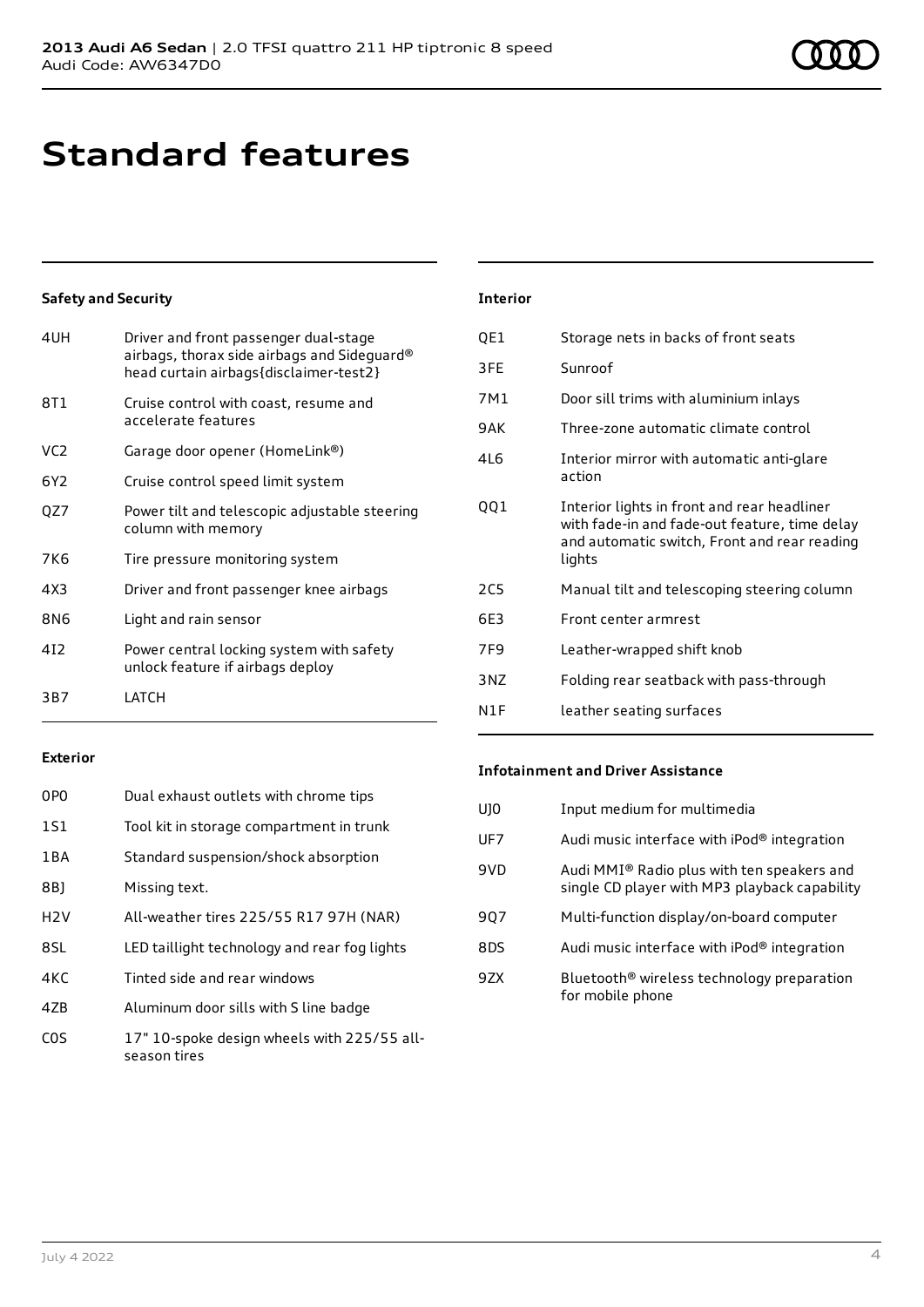# **Dealer remarks**

2013 Audi A6 2.0T Premium quattro \*\* 87K LOW MILEAGE \*\* QUATTRO ALL WHEEL DRIVE \*\* LEATHER SEATS \*\* ALLOY WHEELS \*\* Mechanically inspected and reconditioned.

Audi Denver is the area's premier luxury automobile dealership specializing in new Audi vehicles and Pre-Owned vehicles of all makes. Our vehicles are all inspected, and reconditioned to our high standard. Please contact a sales specialist today at 303-376-4730.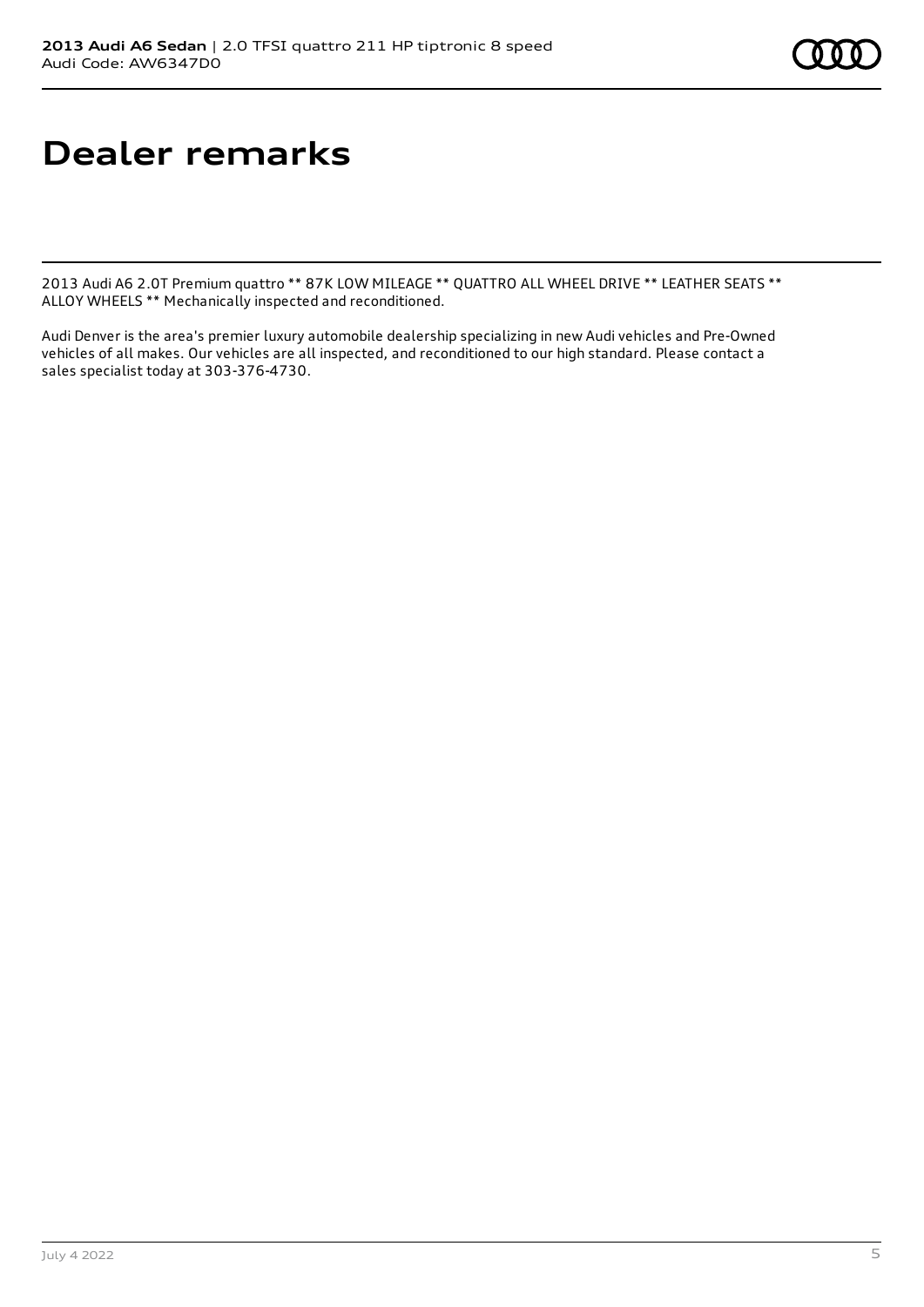# **Technical Specifications**

## **(1/2)**

## **Engineering | Performance**

| Engine type                                 | Four-cylinder                                 |
|---------------------------------------------|-----------------------------------------------|
| Acceleration (0 - 60<br>mph)                | 6.7 sec. seconds                              |
| Max. output                                 | $({1})/{2}$ HP                                |
| Engine block                                | Cast iron                                     |
| Induction/fuel injection Turbocharged/TFSI® |                                               |
| Cylinder head                               | Aluminum alloy                                |
| Max. output ps/hp                           | 211 @ 4300 @ rpm                              |
| stroke                                      | Displacement/Bore and 1,984/82.5 x 92.8 cc/mm |
| Top track speed                             | 130 mph mph                                   |
| Torque                                      | /{1} lb-ft@rpm                                |
| Valvetrain                                  | 16-valve DOHC with valvelift<br>system        |

## **Electrical system**

| Alternator | 14 Volts - 180 amp |
|------------|--------------------|
| Battery    | 12 Volts - 80 amp  |

## **Transmission | Drivetrain**

| Gear ratios: 8th         | 0.667   |
|--------------------------|---------|
| Gear ratios: 6th         | 1.000   |
| Gear ratios: Final Drive | 2.848   |
| Gear ratios: 7th         | 0.839   |
| Gear ratios: 4th         | 1.667   |
| Gear ratios: 5th         | 1.285   |
| Gear ratios: 2nd         | 3.143   |
| Gear ratios: 3rd         | 2.106   |
| Gear ratios: Reverse     | 3.317   |
| Gear ratios: 1st         | 4 7 1 4 |
|                          |         |

## **Steering**

| Steering type                             | Electromechanical power steering<br>system |
|-------------------------------------------|--------------------------------------------|
| Turning diameter, curb-39.0 ft<br>to-curb |                                            |
| Steering ratio                            | 16.1:1                                     |

## **Suspension**

| Front axle | Five-link front suspension       |
|------------|----------------------------------|
| Rear axle  | Trapezoidal-link rear suspension |

### **Brakes**

| Front brakes | 12.6 (ventilated) in |
|--------------|----------------------|
| Rear brakes  | $11.8$ (solid) in    |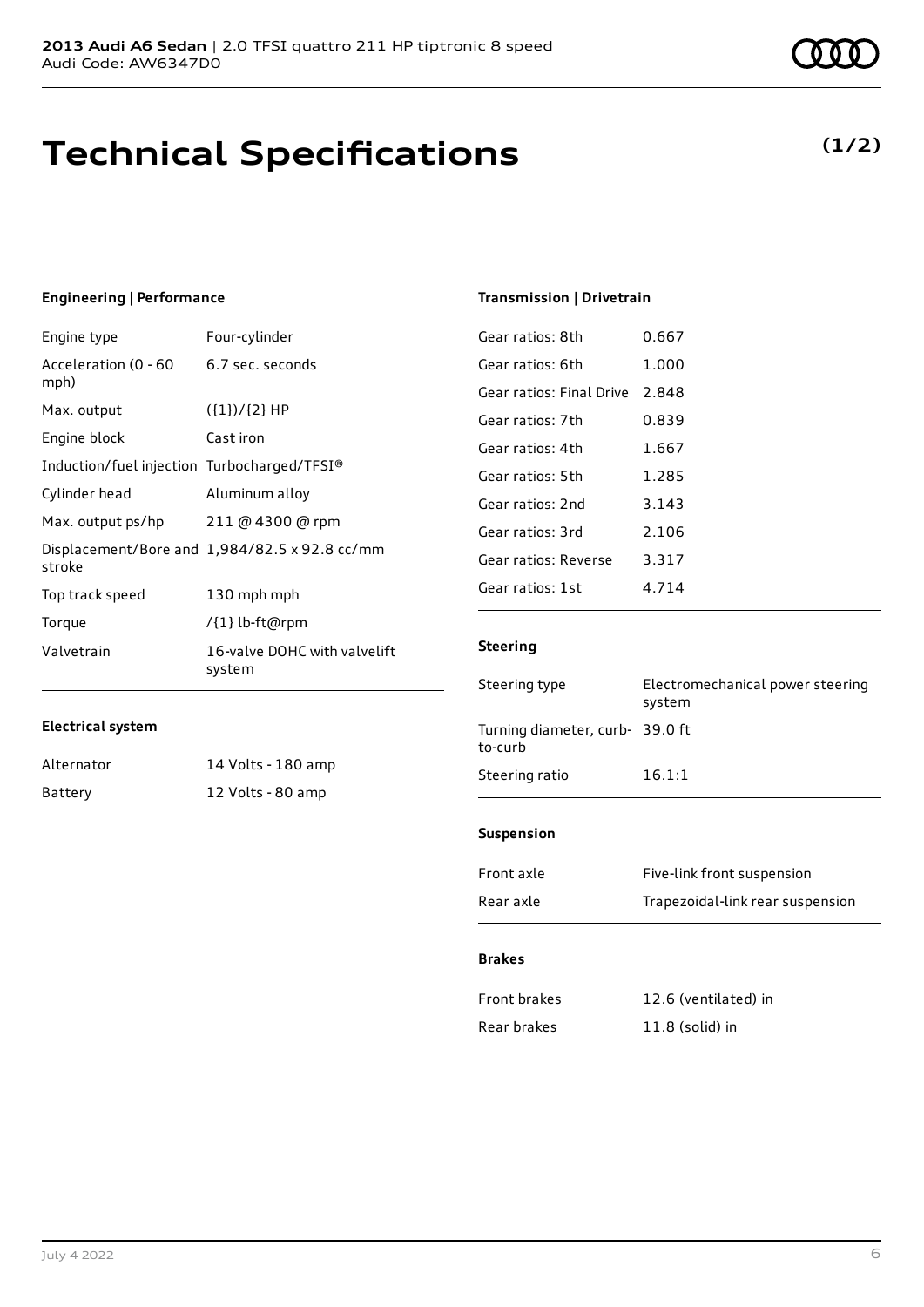# **Technical Specifications**

| <b>Body</b>                   |                                                        | Interior           |
|-------------------------------|--------------------------------------------------------|--------------------|
| Material                      | Audi ultra® lightweight technology-                    | Seating            |
|                               | aluminum exterior body panels and<br>a steel frame     | Shoulde            |
|                               |                                                        | Leg roor           |
| <b>Warranty   Maintenance</b> |                                                        | Shoulde            |
|                               |                                                        | Head ro            |
| Warranty                      | 4-Year/50,000 mile new vehicle<br>limited warranty     | Leg roor           |
| Maintenance                   | 12-Month/5,000 mile (whichever                         | Head ro            |
|                               | occurs first) NO CHARGE first<br>scheduled maintenance | Cargo v<br>seatbac |

### **Interior measurements**

| Seating capacity                          | 5                 |
|-------------------------------------------|-------------------|
| Shoulder room, rear                       | 56.3 in           |
| Leg room, rear                            | 37.4 in           |
| Shoulder room, front                      | 57.5 in           |
| Head room, rear                           | 37.8 in           |
| Leg room, front                           | 41.3 in           |
| Head room, front                          | 37.2 in           |
| Cargo volume, rear<br>seatbacks up/folded | 14.1 cu ft, cu ft |

### **Exterior Measurements**

| Height                           | 57.8 in  |
|----------------------------------|----------|
| Overall width without<br>mirrors | 73.8 in  |
| Length                           | 193.9 in |
| Wheelbase                        | 114.7 in |
| Drag coefficient                 | .26 Cw   |
| Track rear                       | 63.7 in  |
| Track front                      | 64.1 in  |
| Curb weight                      | 3,891 lb |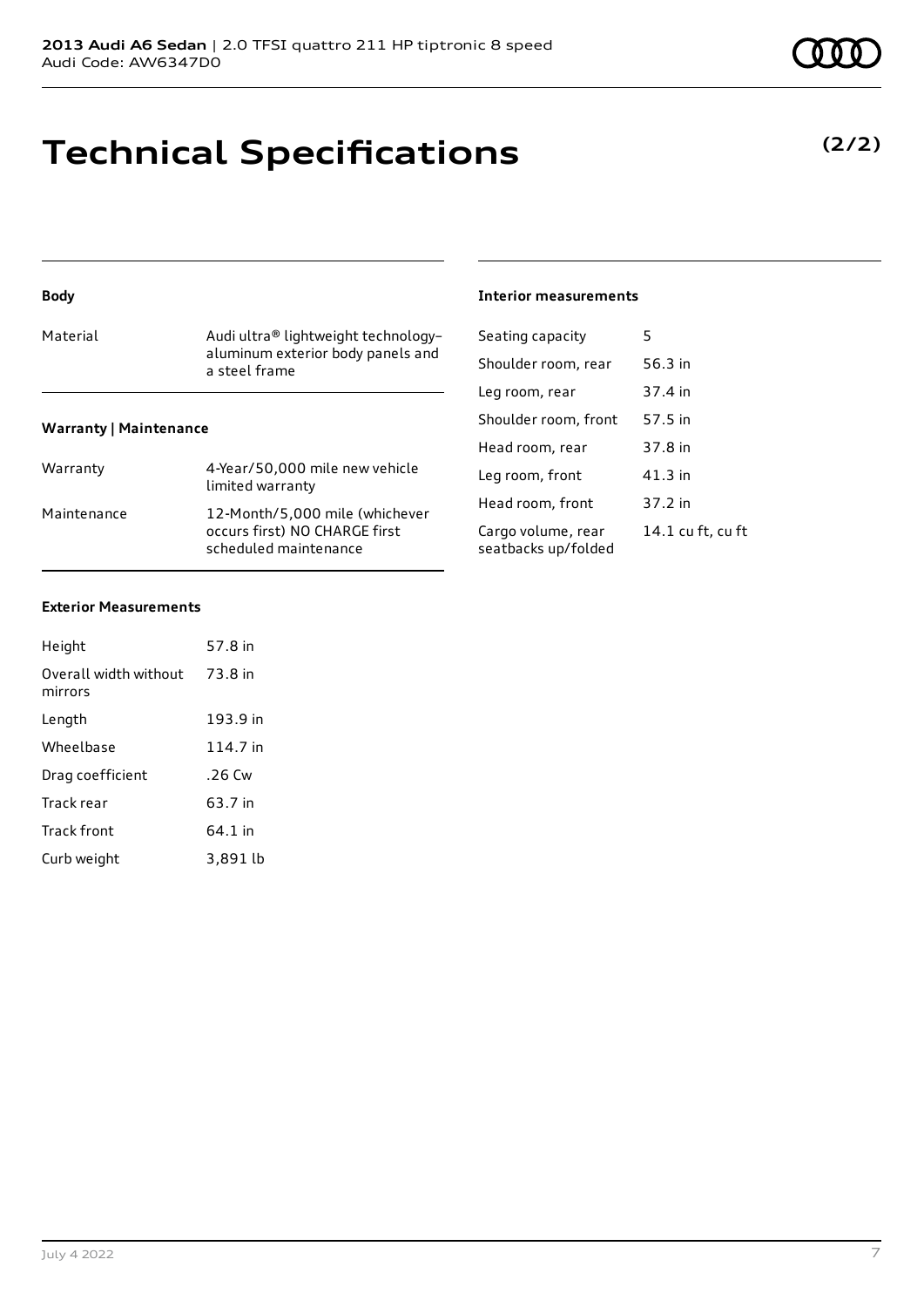## **Consumption- and emission**

**Consumption by NEDC**

combined 24 mpg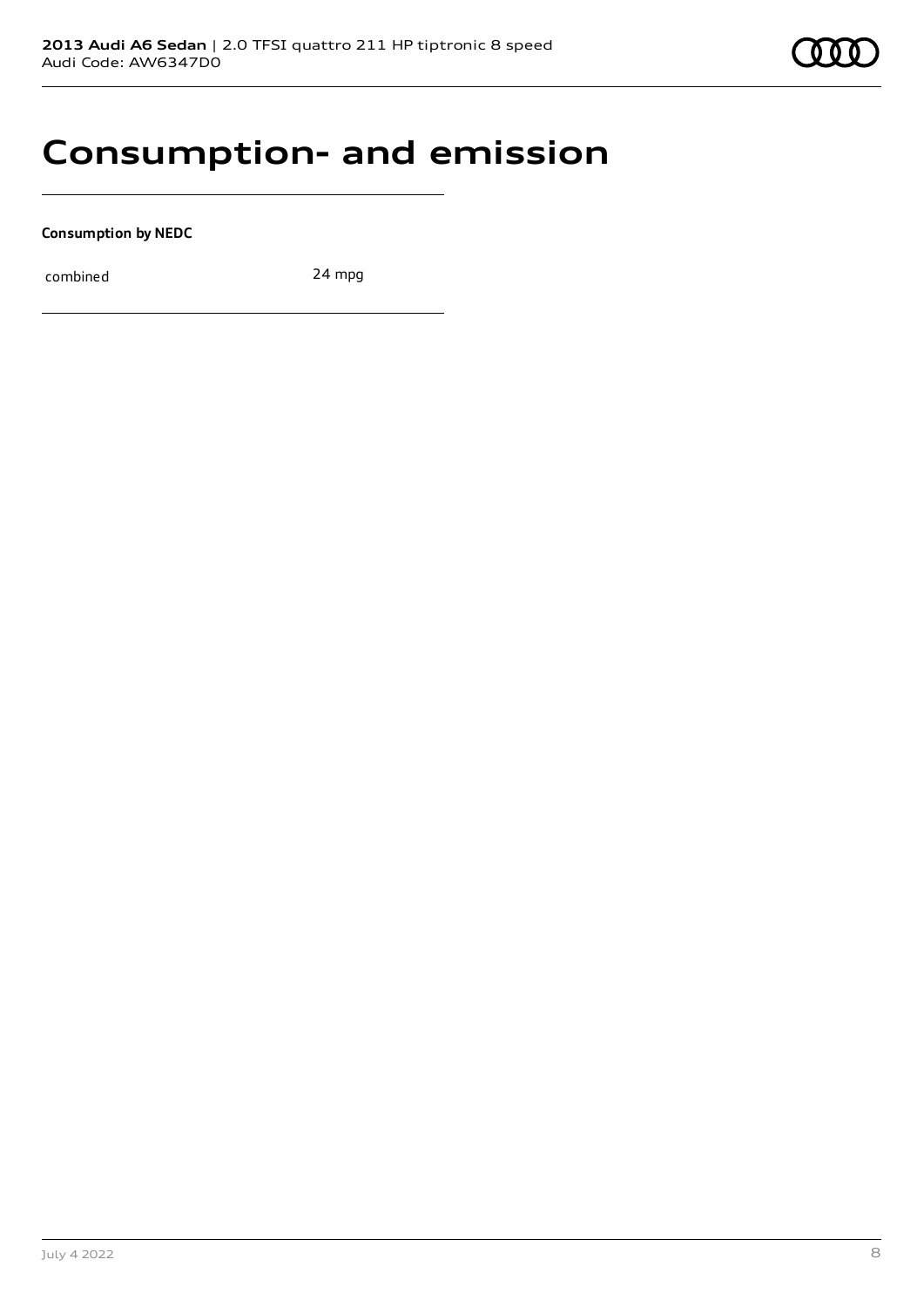

## **Contact**

Dealer **Audi Denver**

6060 South Broadway 80121 Littleton CO

Phone: +13037951100 FAX: 3037951160

www: [https://www.audidenver.com](https://www.audidenver.com/)